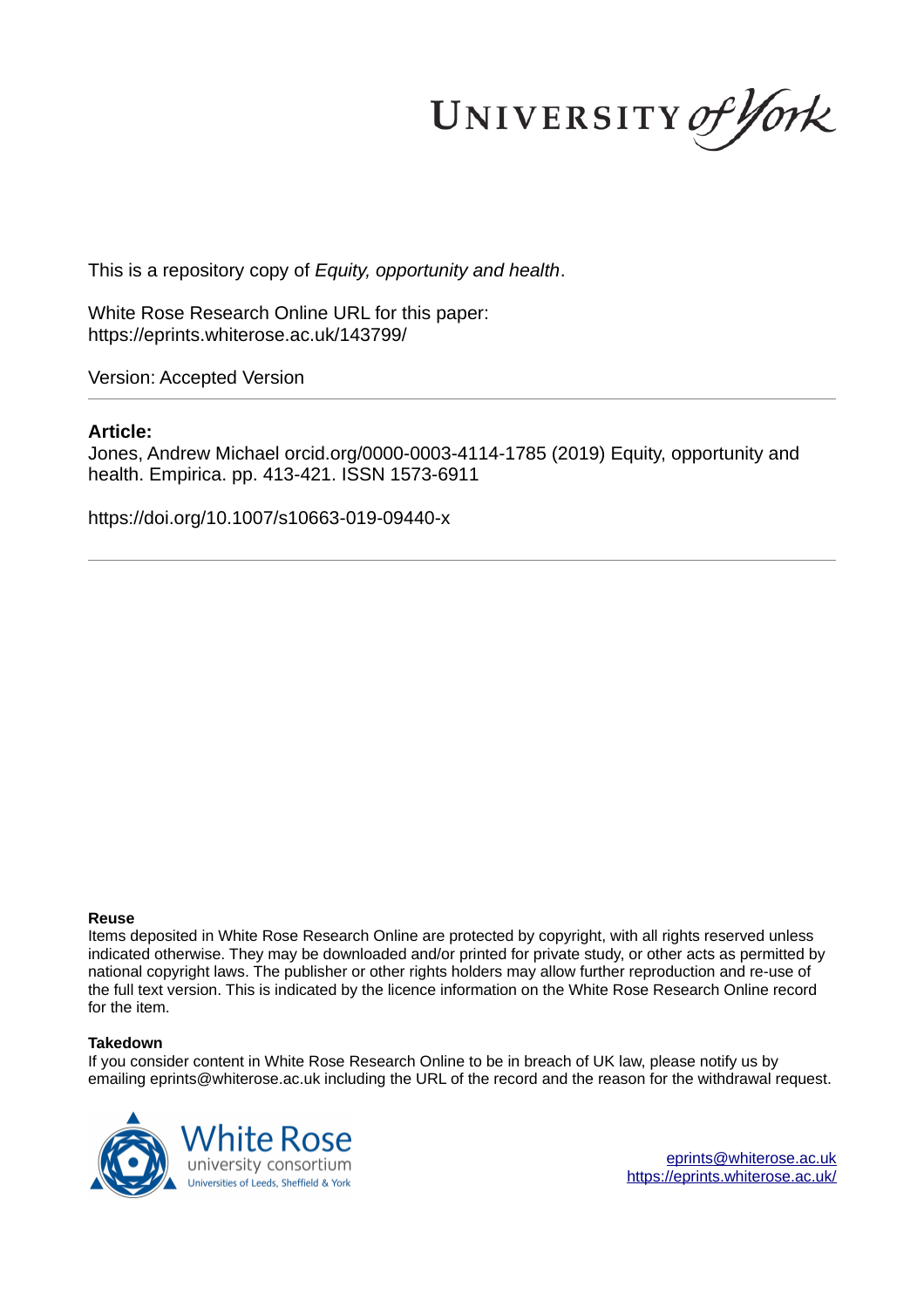# **Equity, opportunity and health\***

## **Andrew M Jones**

*Department of Economics and Related Studies, University of York, United Kingdom; Centre for Health Economics, Monash University, Australia* 

#### **Abstract**

This article sets out the foundations for a programme of research that aims to explore equality of opportunity in health by drawing on the statistical tools of causal and mediation analysis, while developing a normative approach to the role of early life circumstances and education as a source of inequality of opportunity in health.

Keywords: equality of opportunity, health equity

JEL codes: I30, I14, I12

l

 $*$  This paper is based on material presented as a keynote address at the 100<sup>th</sup> annual meeting of the Austrian Economics Association, Vienna May 2018. I acknowledge funding from the Leverhulme Trust Major Research Fellowship (MRF-2016-004).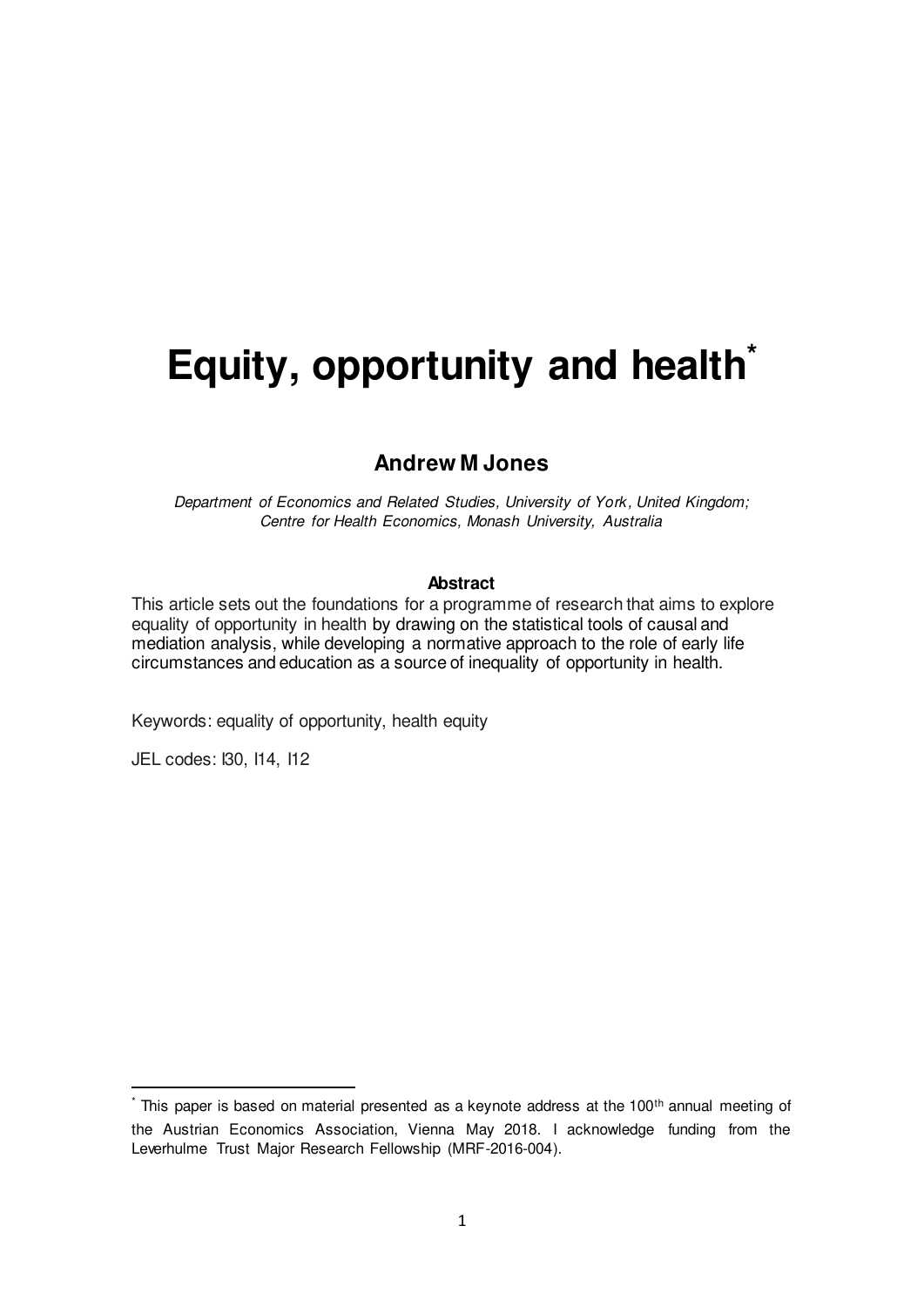# **1. Introduction**

Following the lead of evidence-based medicine, the social sciences, including economics, have embraced a focus on causal analysis and programme evaluation and this now dominates the academic literature. But this search for causal effects can drive out other important research questions. In contrast, there is a strong tradition in health economics that asserts the importance of a normative approach based on 'empirical ethics' and rooted in political philosophy and social choice theory: using empirical data to quantify the scale of social injustice (e.g., Fleurbaey and Schokkaert 2012). The two perspectives may be brought together by drawing on the statistical tools of causal and mediation analysis, while developing a normative approach to the role of early life circumstances and education as a source of inequality of opportunity in health.

Equality of opportunity is based on an ethic of 'responsibility-sensitive egalitarianism' (Roemer 1998; Roemer and Trannoy 2016). It distinguishes between circumstances, such as which kind of school someone attended, for which people are not held personally responsible, and their personal effort, which may in-part be shaped by those circumstances, for example through the attitudes and behaviours picked up at that school. A normative model draws out the implications of this ethical stance in the data, by disentangling the direct and indirect (through effort) contributions of circumstances and the direct contribution of effort to the distribution of health outcomes.

This article sets out the foundations for a programme of research that aims to explore equality of opportunity in health by:

1) Building a normative model to examine pathways from circumstances to health outcomes. Where circumstances include factors such as date and place of birth, gender, ethnicity, family circumstances as a child, parental occupation, and parental and own education.

2) Taking into account that health is a multidimensional and complex outcome by considering a set of objective health measures (biomarkers) and adopting the best statistical model for each one of these.

3) Evaluating mediating factors, such as cognitive abilities, lifestyles, employment and income, which can affect the pathways between circumstances and health.

4) Extending analysis of the contribution of circumstances to health inequalities by (i)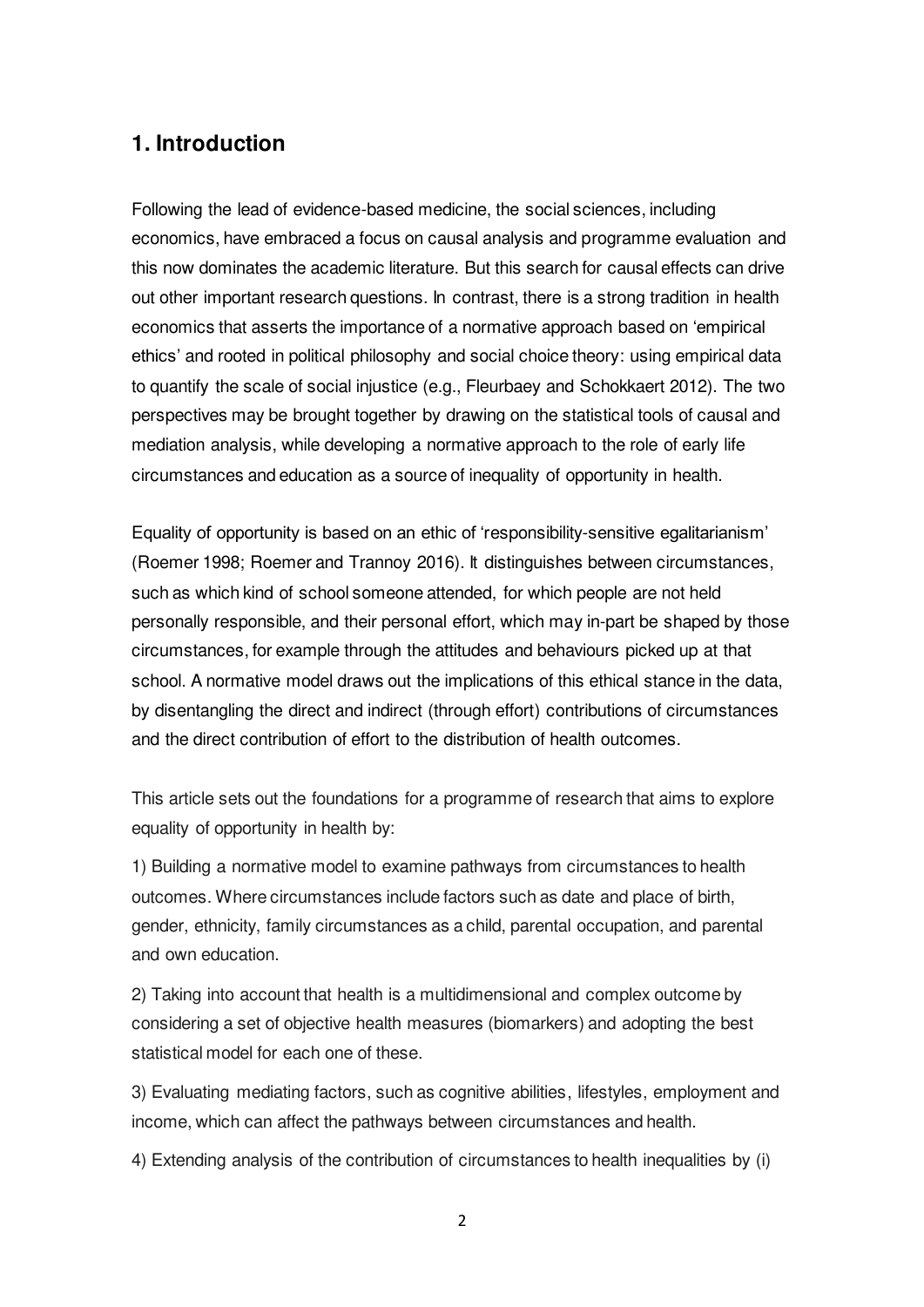going "beyond the mean" to assess whether they matter more for people who are at the bottom or top of the pile in terms of their health and (ii) allowing for heterogeneity in the role of circumstances across people who have different characteristics.

# **2. Equality of opportunity in health**

There is a long-established literature in health economics on how to measure inequality and inequity in the financing and delivery of health care and in the health of the population. In defining inequity it is helpful to distinguish norms for horizontal and for vertical inequity. Horizontal equity implies equal treatment of individuals who are equal in relevant respects. While vertical equity implies unequal treatment of individuals who are unequal in relevant respects. In the context of health care financing relevant respects would typically be taken to mean ability to pay and with respect to the use of health care relevant respects would typically be taken to mean need for health care. Health economists have focused mostly on vertical equity in the financing of health care, on how payments vary with ability to pay and whether payments are progressive or regressive, and on horizontal equity in the delivery of health care and whether the norm of equal treatment for equal need is satisfied or whether use of health care varies with other factors such as income after taking account for need. In these cases both ability to pay and need are treated as a legitimate source of variation in the outcomes. In contrast the literature on inequality in population health outcomes has focused on socioeconomic gradients in health, often proxied using household income. In this case income is implied to be an illegitimate or unfair source of inequalities in outcomes. The question of what might be a source of fair inequalities in health – analogous to ability to pay or need – often remains unanswered. The concept of equality of opportunity in health offers one way of plugging this gap in the literature.

When it comes to measurement issues, in health economics, methods based on Gini and concentration indices have typically been used to measure health equity. For example, Van Doorslaer, et al. (2004) present international comparative evidence on the factors driving inequity in the use of health care in EU member states. By using panel data, such as the BHPS and UKHLS, long-run health equity can be measured (Jones and López Nicolás 2004; Hernández Quevedo et al. 2006). These inequality

3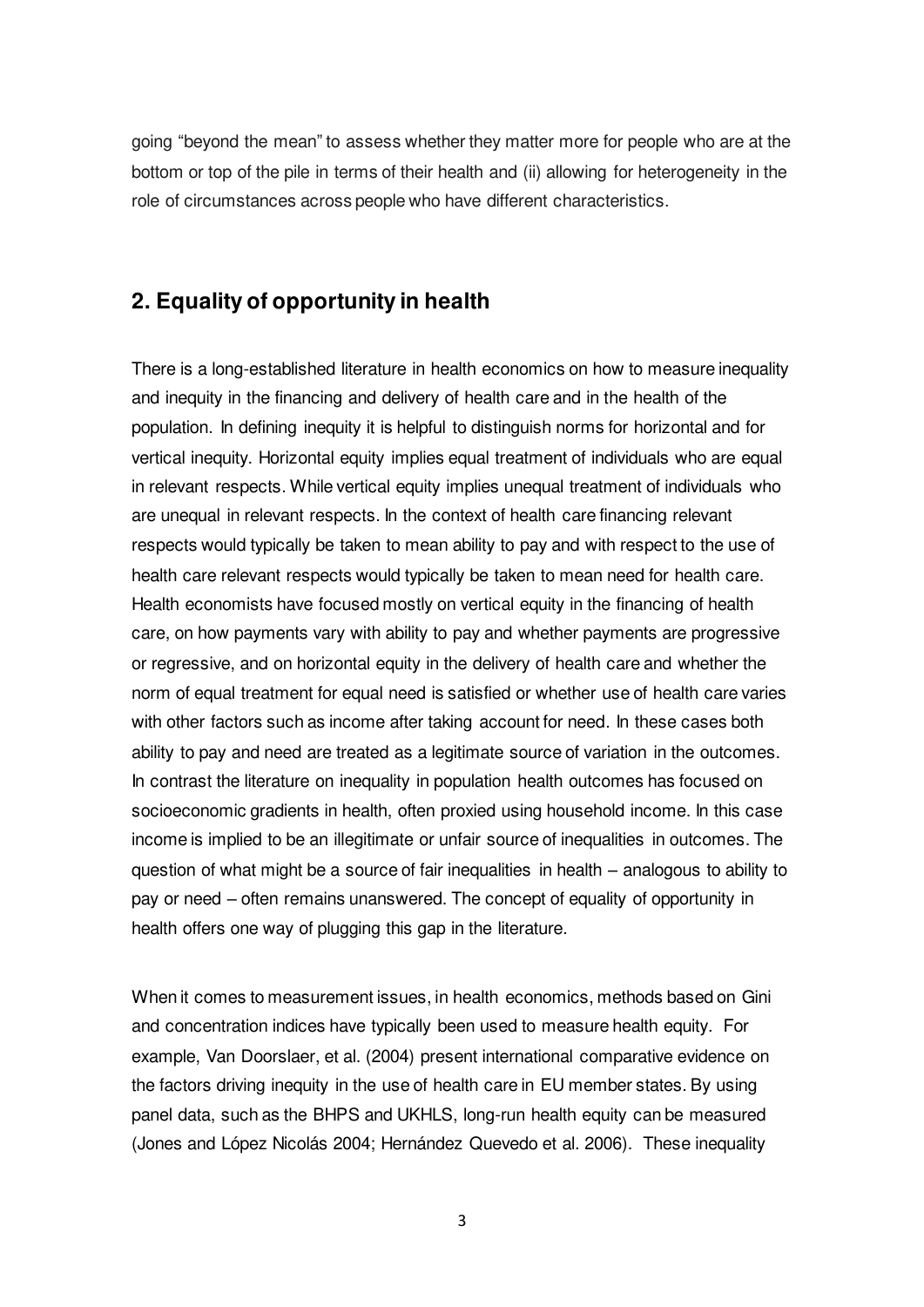indices can be decomposed to show the contribution of different factors to overall inequalities. Jones and López Nicolás (2006) showed how these decompositions can be extended to allow for individual heterogeneity.

Equality of opportunity (EOp) is a key concept in recent social choice theory and normative economics, based on responsibility-sensitive egalitarianism or 'levelling the playing field'. Many empirical applications have dealt with the assessment of EOp in a variety of outcomes, such as income and educational attainment, and for the evaluation of a wide range of policies in areas such as education and international aid. Applying the concept of equality of opportunity to health outcomes has been advocated by Sen (2002), Rosa Dias and Jones (2007) and Fleurbaey and Schokkaert (2009, 2012).

The canonical normative model of inequality of opportunity was formulated by John Roemer (1998, 2002). Roemer makes a 'responsibility cut' that partitions all factors influencing individual attainment between a category of *effort factors*, for which individuals should be held partly responsible, and a category of *circumstance factors*, which are judged to be a source of unfair differences in outcomes.

A general health production function can be defined along the lines of Roemer (2002) as  $H(C, E(C))$  where C denotes individual circumstances and E denotes effort, which is itself allowed to be a function of circumstances. To reflect the fact that observed realisations of health outcomes are inherently random and that the equality of opportunity ethic can be expressed in terms of factors associated with the distribution of health, this is written in terms of the distribution function of the realised individual outcomes:

$$
H_i \sim H\big(C_i, E_i(C_i)\big)
$$

where  $H_i$  denotes the observed health outcome for the *i*th individual, and  $C_i$ ,  $E_i$  their circumstances and effort, respectively.

Roemer (1998, 2002) defines social types as groups of people who share identical circumstances. While a group who share the same effort are defined as a tranche. A fundamental feature of this approach is the fact that the distribution of effort within each type is itself a characteristic of that type and, since this is assumed to be beyond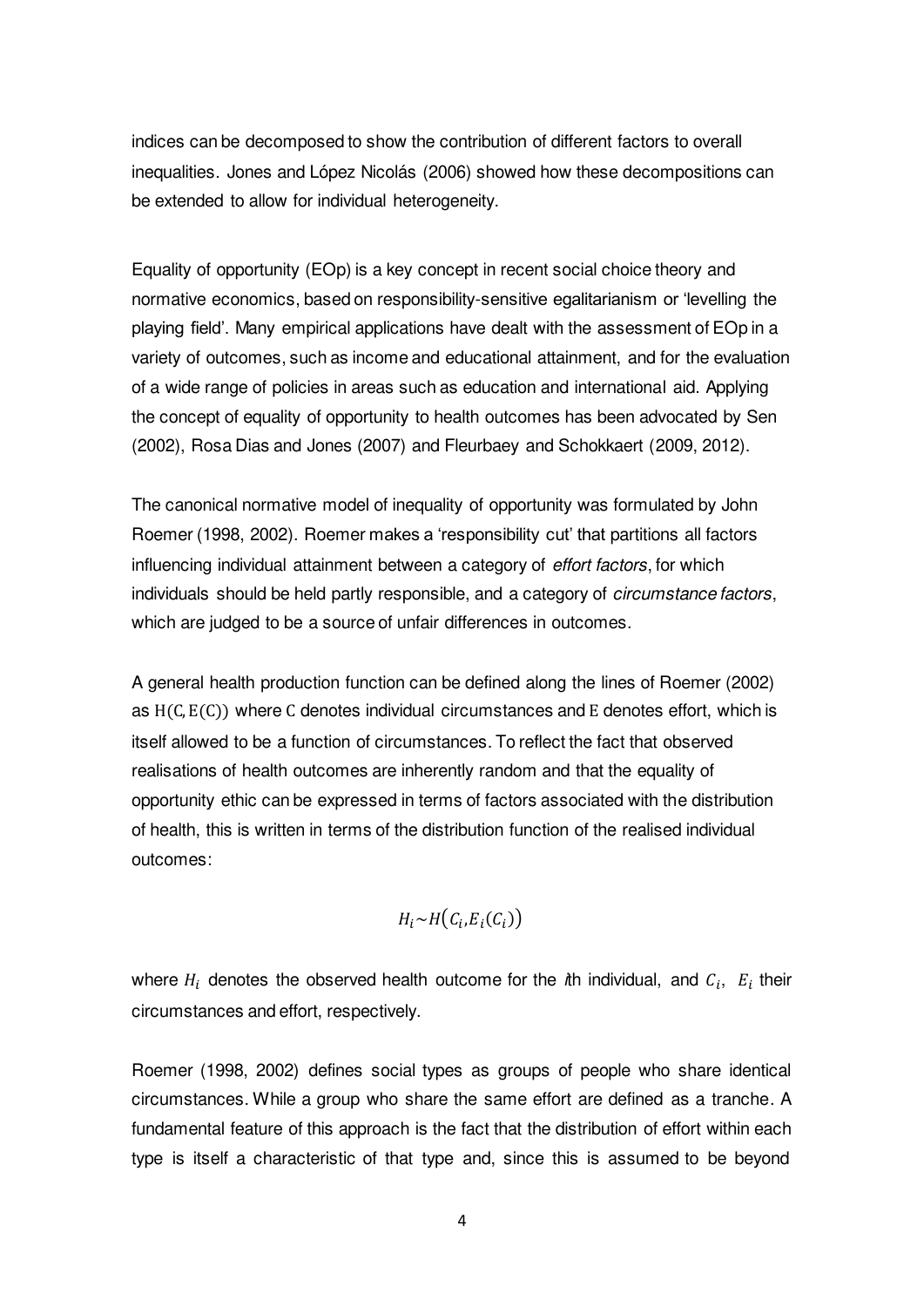individual responsibility, it constitutes a circumstance in itself. This implies that, in addition to assuming a partitioning between C and E, the model assumes that effort is a function of circumstances. To capture the notion that the distribution of effort within a type is itself a circumstance Roemer defines the degree of effort using an individual's rank in the distribution within their type. The model also implies that circumstances are pre-determined and should not be a function of effort.

The concept of equality of opportunity draws on two main ethical principles: compensation and reward (Fleurbaey and Schokkaert 2012). The compensation principle states that differences in outcomes due to circumstances are ethically unacceptable and should be compensated. This can be seen as a principle of horizontal equity with respect to effort. While the reward principle states that differences due to effort are to be considered ethically acceptable and do not justify any intervention. This is a principle of vertical equity with respect to effort and reflects the degree of inequality aversion within types and the extent to which people should be rewarded for different levels of effort. In general it is not possible to fully satisfy both compensation and reward principles, other than in the exceptional circumstances when there is no interaction between circumstances and effort.

These two principles have a parallel with the fairness gap and the direct unfairness approaches proposed by Fleurbaey and Schokkaert (2009). The fairness gap fixes the circumstances at a reference level and focuses on the differences between individual health and the counterfactual health of individuals with the reference circumstances (e.g. best-off type):  $FG = H(C, E) - H(\tilde{C}, E)$ . This focuses on the illegitimate inequalities within individuals with the same effort level (the same tranche) and, hence, on horizontal equity with respect to effort. It is therefore compatible with the compensation perspective. Measures of inequality based on the FG will always satisfy the compensation principle but may only satisfy the reward principle at the reference level of C. In contrast, the direct unfairness principle fixes the effort at a reference level for any given type:  $DU = H(C, \tilde{E})$ . This removes any inequality within type and reflects the reward perspective and vertical equity across levels of effort. Measures of inequality based in DU will satisfy the reward principle but may only satisfy compensation at the reference level of E.

5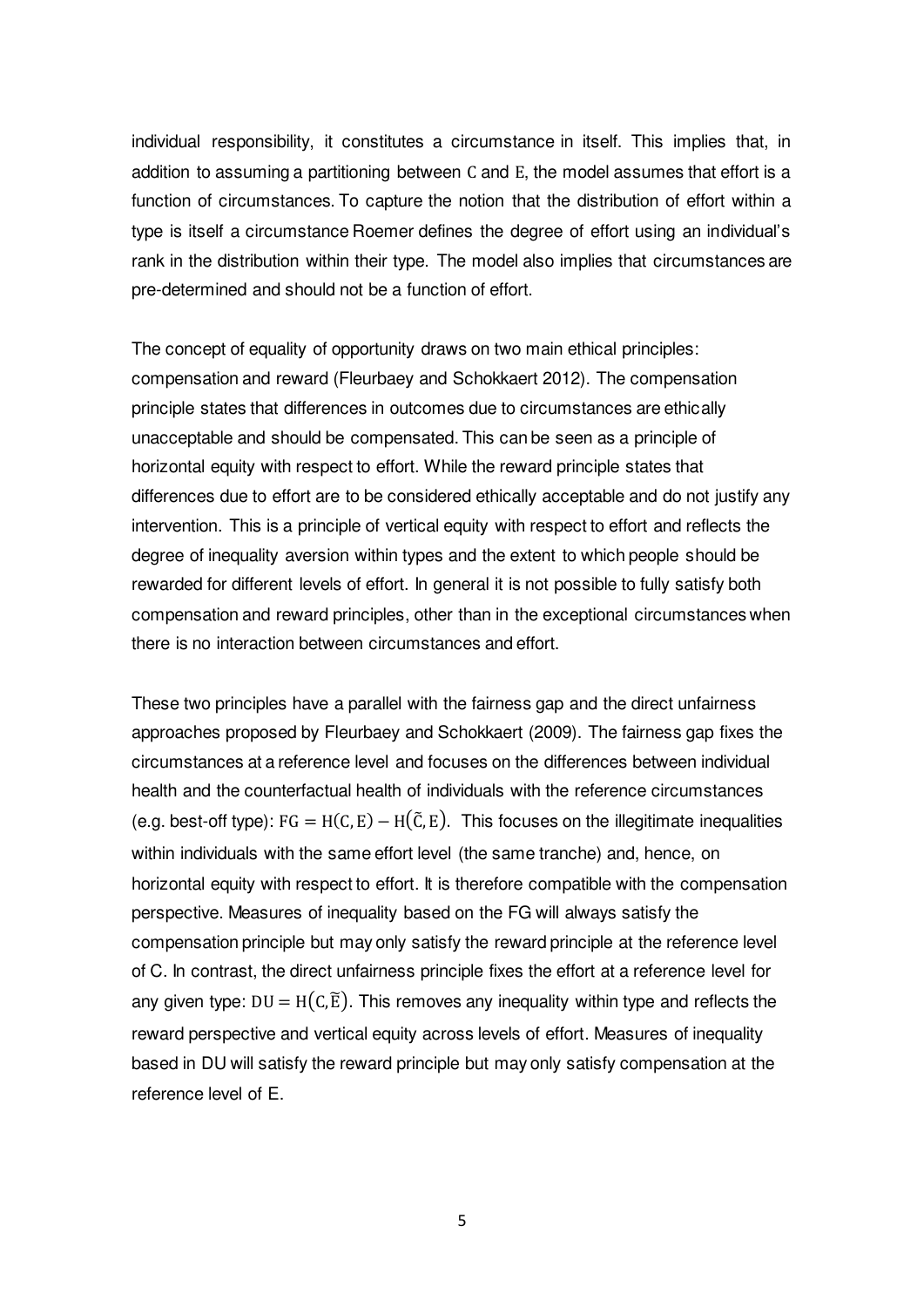Testing for inequality of opportunity can be done nonparametrically. For example LeFranc et al. (2009) build on the Roemer model and define tests for equality of opportunity in terms of stochastic dominance. These test for differences in the distribution of outcome across types, where these distributions can be interpreted as the set of opportunities available to each type. When it comes to the measurement of inequality of opportunity the benchmark approach is to use a parametric specification. For example Bourguignon et al. (2007) use a formulation of the Roemer model that includes error terms:

$$
H_i = H(C_i, E_i, \varepsilon_i) = H(C_i, E(C_i, u_i), \varepsilon_i)
$$

From this they define two counterfactual outcomes:

$$
\widehat{H}_i = H(\overline{C}, E(\overline{C}, u_i), \varepsilon_i)
$$

$$
\widecheck{H}_i = H(\overline{C}, E(C_i, u_i), \varepsilon_i)
$$

The first of these, which fixes both the direct and the indirect (through effort) contribution of C, is used to define the overall opportunity share based on an inequality index *I(.)* such as Theil, Gini, variance or mean log deviations:

$$
\theta = \frac{I(H) - I(H)}{I(H)}
$$

The second counterfactual is used to distinguish a direct effect:

$$
\theta^D = \frac{I(H) - I(\breve{H})}{I(H)}
$$

and hence an indirect effect:

$$
\theta^I = \theta - \theta^D
$$

Assuming a linear specification the model can be written in structural form:

$$
H_i = \beta_0 + \beta_1 C_i + \beta_2 E_i + \varepsilon_i
$$
  

$$
E_i = \gamma_0 + \gamma_1 C_i + u_i
$$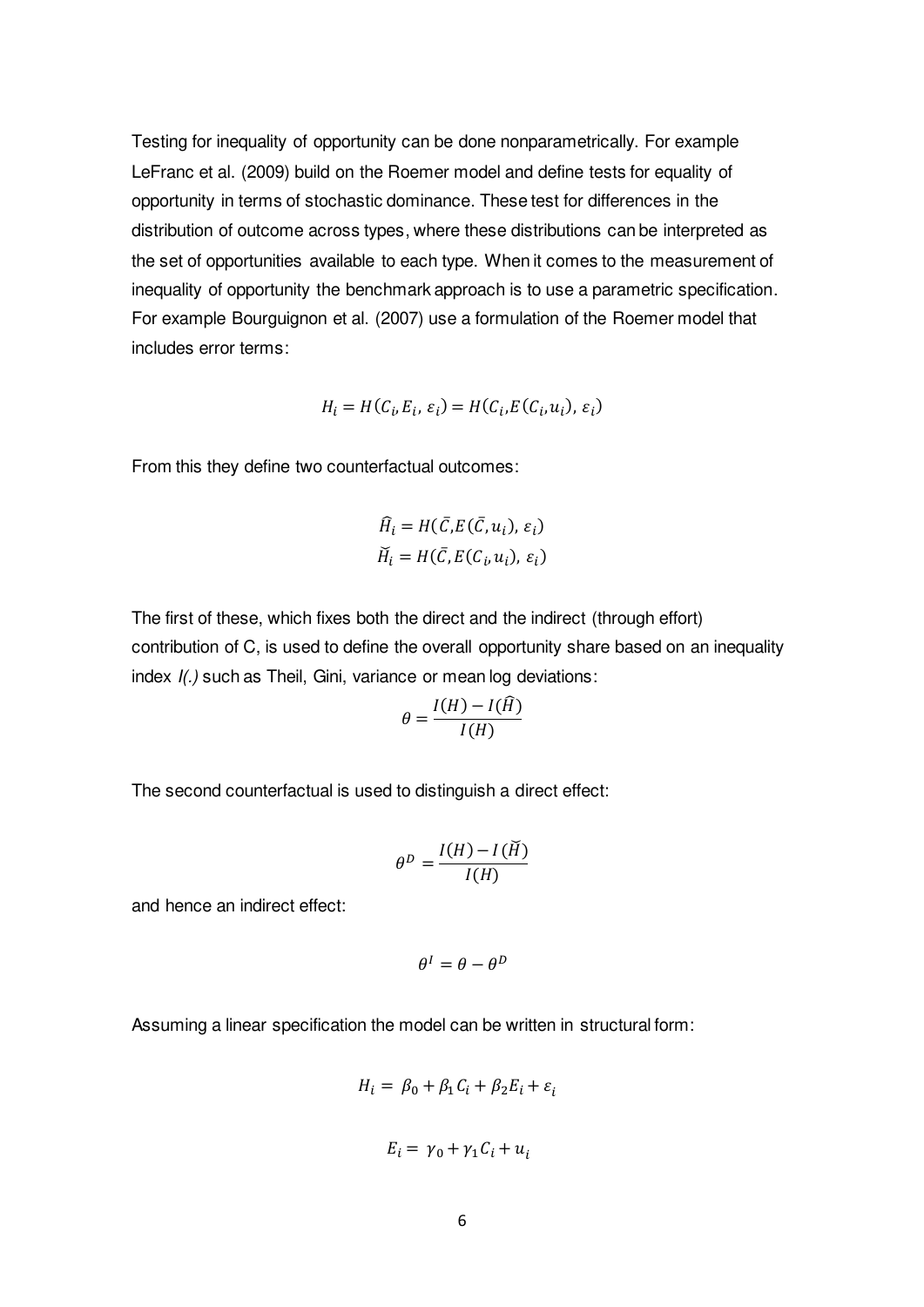This can be rearranged to give the reduced form:

$$
H_i = (\beta_0 + \beta_2 \gamma_0) + (\beta_1 + \beta_2 \gamma_1)C_i + (\varepsilon_i + \beta_2 u_i) = \pi_0 + \pi_1 C_i + v_i
$$

Then the counterfactuals are given by:

$$
\widehat{H}_i = \widehat{\pi}_0 + \widehat{\pi}_1 \overline{C} + \widehat{\nu}_i
$$

$$
\widecheck{H}_i = \widehat{\beta}_0 + \widehat{\beta}_1 \overline{C} + \widehat{\beta}_2 E_i + \widehat{\varepsilon}_i
$$

Note that the first counterfactual only requires that the reduced form be estimated, regressing the outcome on circumstances alone, while the second draws on estimates of the structural form to distinguish direct and indirect contributions.

There is a growing empirical literature on the measurement of inequality of opportunity in health and studies have shown evidence of inequality of opportunity in health in the UK (Rosa Dias 2009,2010; Balia and Jones 2011; Li Donni et al. 2014), France (Trannoy et al. 2010; Jusot, et al. 2013) and the Netherlands (Garcia-Gomez et al. 2015).

## **3. Building a normative framework for empirical analysis**

Despite the growing prominence of theoretical analysis of inequality of opportunity over the past twenty years, empirical evaluation of real-world policies has been rare. Jones, Roemer & Rosa Dias (2014) address this by proposing a normative framework to model the influence of educational policy on health outcomes grounded in Roemer's model of equality of opportunity. This uses a comparison of the distribution functions for outcomes split by type under different policy regimes as the basis for policy evaluation.

Carrieri and Jones (2018) present new decomposition-based approaches to measure inequality of opportunity in health that captures Roemer's distinction between circumstances and effort. The approach is fully nonparametric in the way that it handles differences in circumstances and provides decompositions of both a rank-dependent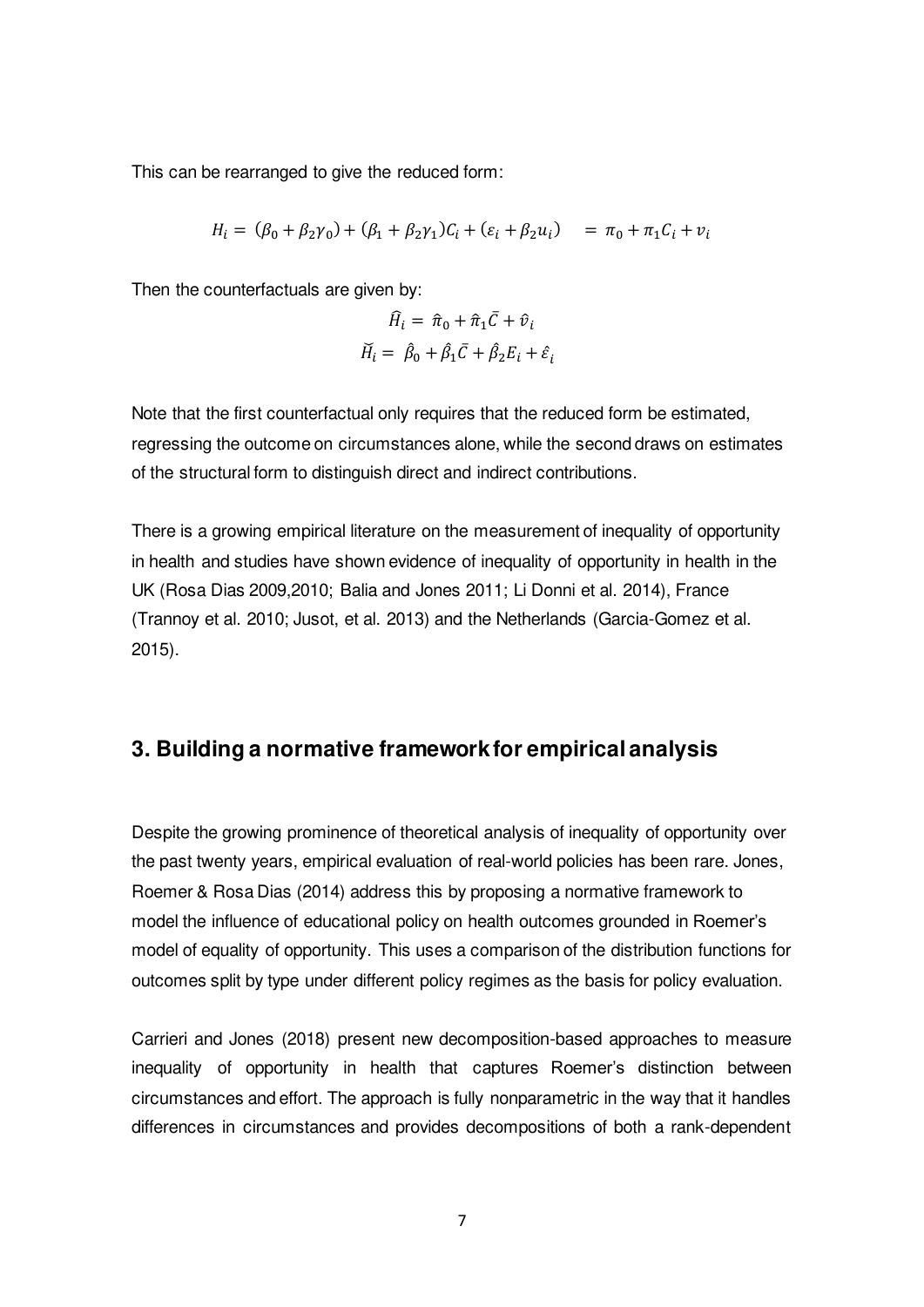relative (the Gini coefficient) and a rank-independent absolute inequality index (the variance). This relies on three normative assumptions:

*(i)* the partitioning of circumstances and effort ("responsibility cut");

*(ii)* that effort is a function of circumstances and not *vice versa* ("control");

*(iii)* that, conditional on circumstances (type), there is a linear relationship between effort and outcomes (linearity).

The decompositions distinguish the contribution of effort from the direct and indirect (through effort) contribution of circumstances to the total inequality. The methods are illustrated by an empirical application which uses objectively measured biomarkers as health outcomes and as proxies for relevant effort variables. Using data from the Health Survey for England from 2003 to 2012, shows that circumstances are the leading determinant of inequality in cholesterol, glycated haemoglobin and in a combined ill-health index while effort plays a substantial role in explaining inequality in fibrinogen only.

Recent work has explored the role of different types of schooling as a source of inequality of opportunity in health. Members of the UK 1958 birth cohort, the National Child Development Study (NCDS), attended different types of secondary school, as their schooling lay within the transition period of the comprehensive education reform in England and Wales. This provides a natural setting to explore the impact of educational attainment and of school quality on health and health-related behaviour later in life (Jones, Rice & Rosa Dias 2011). Basu, Jones & Rosa Dias (2018) have extended the evaluation of comprehensive schooling by estimating person-centred treatment effects (PeT) that allow the estimated impact of the policy to differ according to both observed and unobserved characteristics of those affected.

Bijwaard & Jones (2018) have developed a method for mediation analysis applied to Dutch register data on schooling, intelligence and mortality rates. Large differences in mortality rates across those with different levels of education are a well-established fact. Cognitive ability may be affected by education so that it becomes a mediating factor in the causal chain. The paper estimates the impact of education on mortality using inverse probability weighted (IPW) estimators. It develops an IPW estimator to analyse the mediating effect in the context of survival models. The estimates are based on administrative data, on men born between 1944-1947 who were examined for

8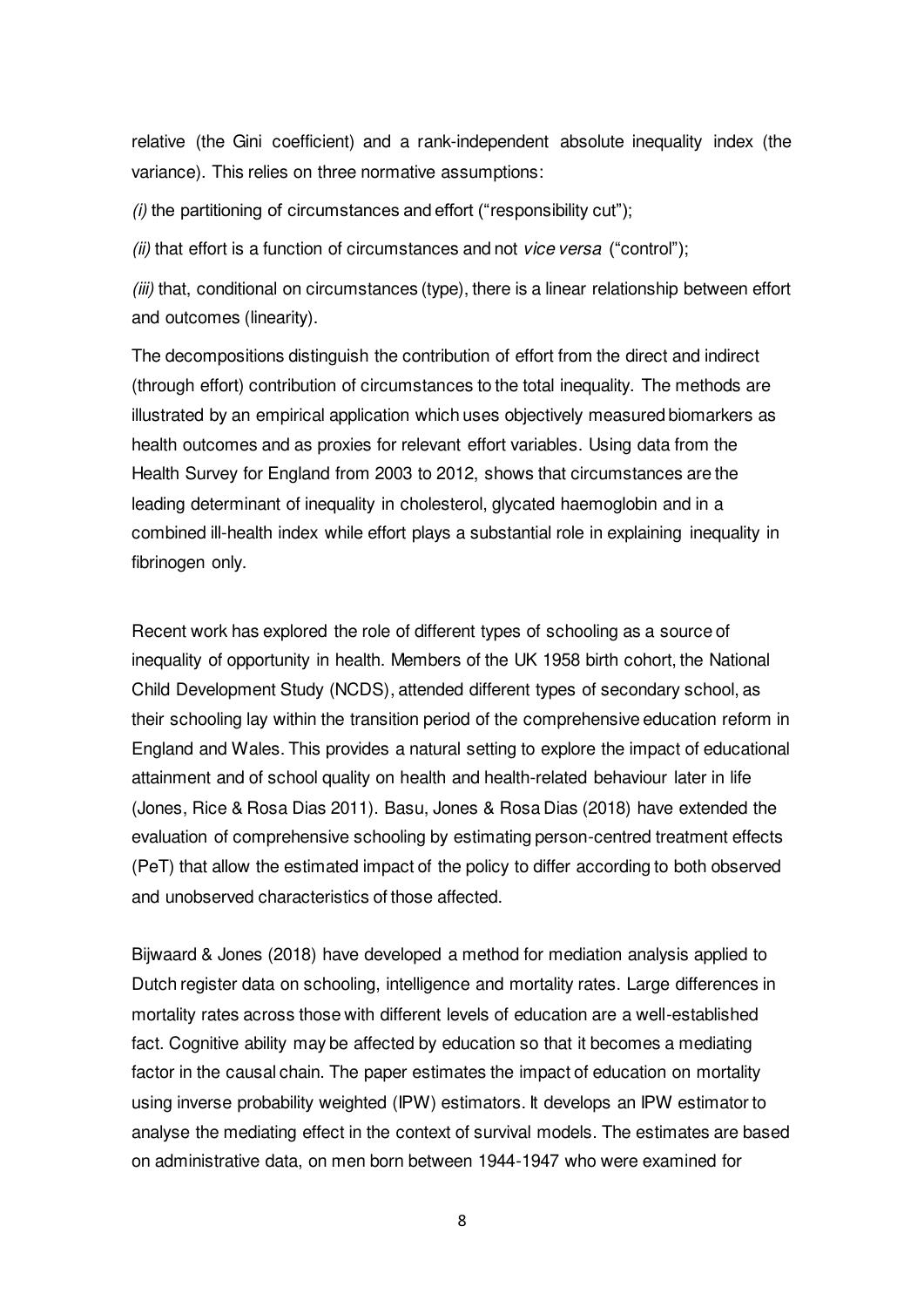military service in the Netherlands between 1961-1965, linked to national death records. The results show that levels of education have hardly any impact on the mortality rate. Using the mediation method they only find a significant effect of education on mortality running through cognitive ability, for the lowest education group that amounts to a 15% reduction in the mortality rate. For the highest education group they find a significant effect of education on mortality through other pathways of 12%.

### **4. Biomarkers and the Understanding Society Panel Study**

Panel data models have been used to unpick the relationship between health and socioeconomic status (SES). For example, Contoyannis *et al.* (2004), Jones and Schurer (2011) and Jones, Koolman and Rice (2006) explore the dynamics of selfreported health in the British (BHPS), German (GSOEP) and European (ECHP) panels. These kinds of models have been used in analyses of health inequalities to distinguish pathways associated with the *social causation hypothesis* (SES has an impact on health), the *health selection hypothesis* (health has an impact on SES) and the *indirect selection hypothesis* (health and SES are influenced by common confounding factors) that are used in economics (e.g. Adams *et al.,* 2003), epidemiology (e.g. Foverskov and Holm, 2016) and statistics (e.g., Kröger *et al.*, 2016).

*Understanding Society*, the UK Household Longitudinal Study (UKHLS), began in 2009 and is one of the largest household panel studies in the world. UKHLS incorporates a sample of respondents from the *British Household Panel Study* (BHPS), which had been running since 1991, along with an expanded general population sample (GPS). The UKHLS included nurse health assessment interviews, at wave 2 for the GPS and wave 3 for the BHPS, where blood samples were collected for 13,571 respondents. As a result, comprehensive longitudinal socioeconomic data, that includes suitable measures of circumstances and effort, has been linked to biomarkers that include physical measurements and blood analytes (Benzeval *et al.*, 2014). UKHLS includes cognitive scores for respondents (McFall, 2013) and in future it may be further enhanced by linkage to mortality and cancer registers and to the Hospital Episode Statistics (HES).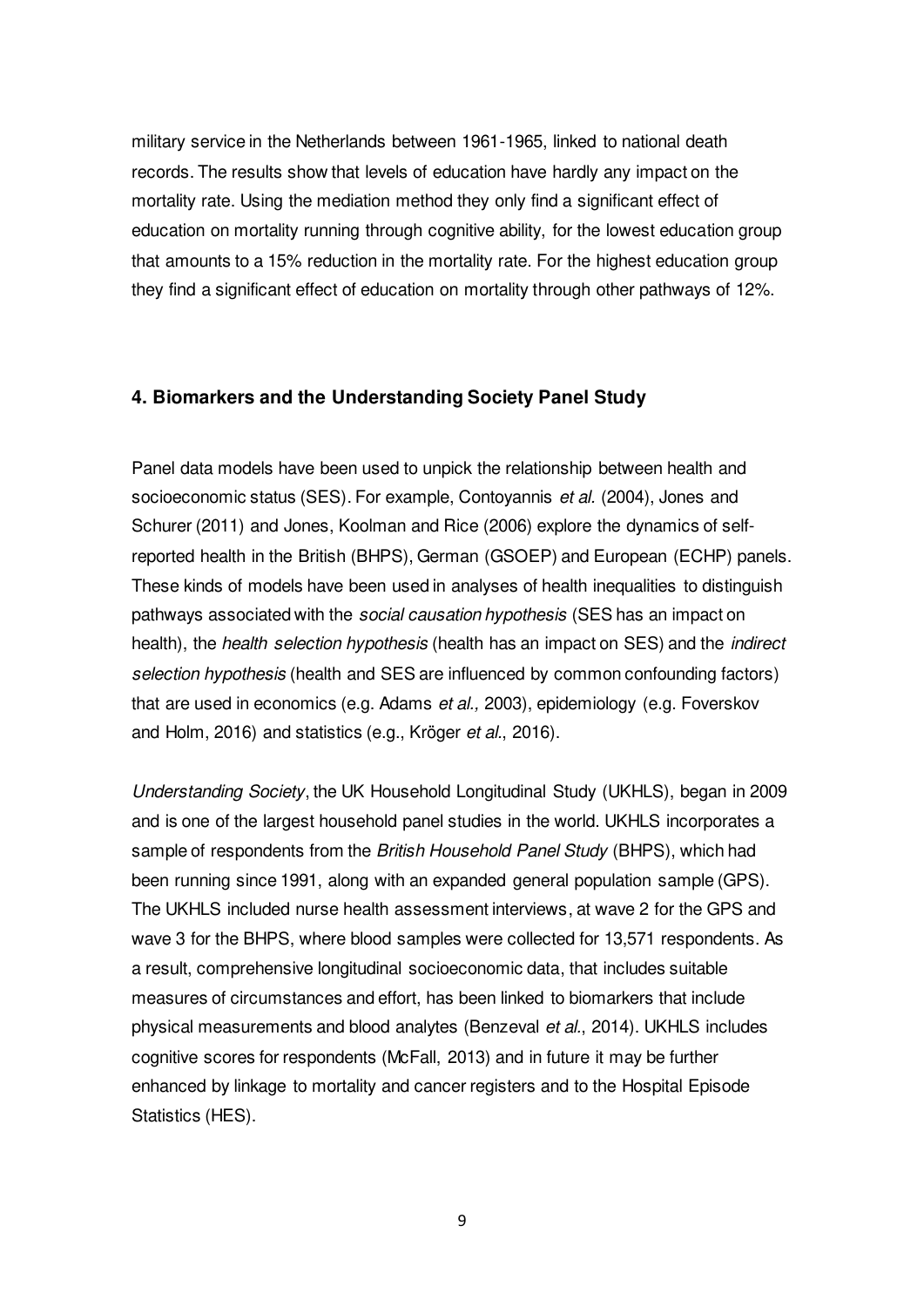The availability of such objectively measured data allows researchers to investigate biological factors that contribute to and interact with health, education, and social conditions. When combined with the longitudinal data, biomarkers can shed light on the complex interplay between biology, behaviour, and environment over the life course. The UKHLS biomarkers allow a focus on chronic conditions and psycho-social stress: they span coronary heart disease (blood pressure, body fat, cholesterol and triglycerides); diabetes (HbA1c); liver disease (LFTs); kidney function (creatinine, urea); anaemia and poor nutrition (Hb, ferritin); inflammatory markers (CRP, fibrinogen, CMV); and hormones (testosterone, IGF-1, DHEAs).

By linking the 18 waves of BHPS to the new data being collected for UKHLS panel data models for the dynamics of self-reported health and socioeconomic status (SES) can be used as inputs into distributional analysis of the health assessments and biomarkers collected in UKHLS. Davillas, Jones and Benzeval (2018) focus on preparing the combined BHPS-UKHLS data, including the biomarker data, for analysis. In addition they set the scene for the distributional regression methods. Rather than addressing inequality of opportunity per se, this article adds to the literature on the income-health gradient by exploring the association of short- and long-term income with a wide set of self-reported health measures and objective nurse-administered and blood-based biomarkers as well as employing estimation techniques that allow for analysis "beyond the mean". Unconditional quantile regressions reveal that the differences between the long-run and the short-run income gradients are more evident towards the right tails of the distributions, where both higher risk of illnesses and steeper income gradients are observed. Carrieri & Jones (2017) have explored the impact of income across the full distribution of the biomarkers measured in the Health Survey for England.

Davillas and Jones (2018) address the issue of selecting which model to use for each biomarker. Using data from the UK Household Panel Survey (UKHLS), they illustrate the comparative performance of a set of flexible parametric distributions, which allow for a wide range of skewness and kurtosis: the four-parameter generalized beta of the second kind (GB2), the three-parameter generalized gamma (GG) and their three-, two- or one-parameter nested and limiting cases. Commonly used blood-based biomarkers for inflammation, diabetes, cholesterol and stress-related hormones are modelled. Although some of the three-parameter distributions nested within the GB2 outperform the latter for most of the biomarkers considered, the GB2 can be used as a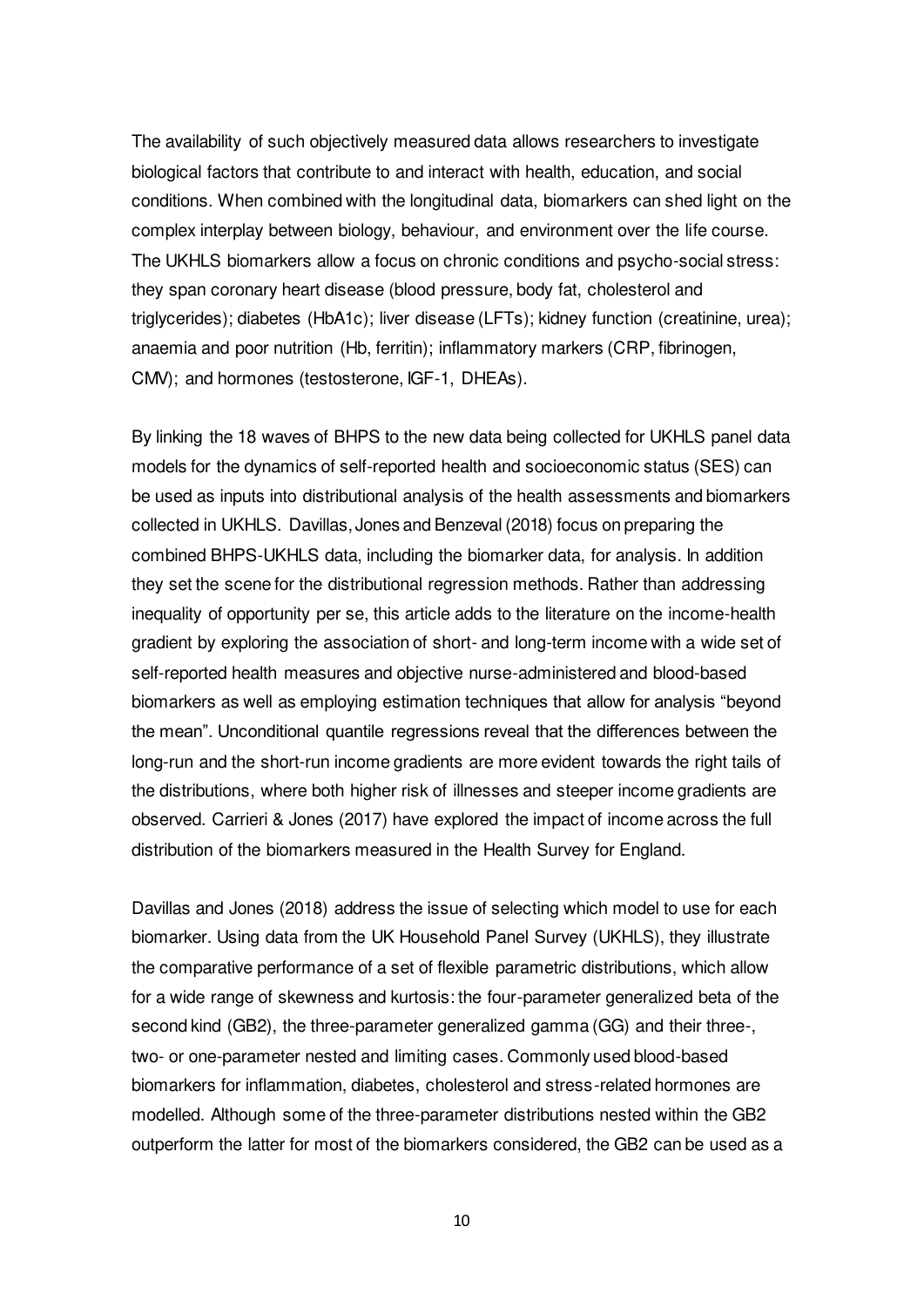guide for choosing among competing parametric distributions for biomarkers. Going "beyond the mean" to estimate tail probabilities shows that GB2 performs fairly well with some disparities at the very high levels of HbA1c and Fibrinogen. Commonly used OLS models are shown to perform worse than almost all the flexible distributions.

The challenge for the future is to build a normative model for the full conditional distributional of health outcomes, proxied by biomarkers, that conditions on circumstances and effort, treating the latter as mediators. This could be estimated using distributional regressions, along the lines of Carrieri & Jones (2017) and Davillas, Jones and Benzeval (2018). The estimated distributions could then be decomposed into direct and indirect contributions, along the lines of Carrieri and Jones (2018).

## **REFERENCES**

- Adams P, Hurd MD, McFadden D, Merrill A, Ribeiro T (2003) Healthy, wealthy, and wise? Tests for direct causal paths between health and socioeconomic status. *Journal of Econometrics, 112: 3-56.*
- Balia S, Jones AM (2011) Catching the habit: a study of inequality of opportunity in smoking-related mortality. *Journal of the Royal Statistical Society Series A*, 174: 175-194.
- Basu A, Jones AM, Rosa Dias P (2018) Heterogeneity in the impact of type of schooling on adult health and lifestyle. *Journal of Health Economics,* 57: 1-14.
- Benzeval M, Davillas A, Kumari M, Lynn P (2014) Understanding Society: The UK Household Longitudinal Survey biomarker user guide and glossary. Institute for Social and Economic Research, University of Essex.

Bijwaard G, Jones AM (2018) An IPW estimator for mediation effects in hazard models: with an application to schooling, cognitive ability and mortality. *Empirical Economics*, in press <https://doi.org/10.1007/s00181-018-1432-9>(Online 25 May 2018).

- Bourguignon F, Ferreira FHG, Menendez M (2007) Inequality of opportunity in Brazil. *Review of Income and Wealth* 53: 585-618.
- Carrieri V, Jones AM (2017) The income-health relationship "beyond the mean": new evidence from biomarkers. *Health Economics* 26: 937-956.
- Carrieri V, Jones AM (2018) Inequality of opportunity in health: a decomposition analysis. *Health Economics* 27: 1981-1995.
- Contoyannis P, Jones AM, Rice N (2004) The dynamics of health in the British Household Panel Survey. *Journal of Applied Econometrics* 19: 473-503.
- Davillas A, Jones AM (2018) Parametric models for biomarkers based on flexible size distributions. *Health Economics Letters* 27: 1617-1624.
- Davillas A, Jones AM, Benzeval M (2018) The income-health gradient: evidence from self-reported health and biomarkers in Understanding Society. *Panel Data Econometrics Volume 2: Empirical Applications,* M. Tsionas (ed) Elsevier, in press.
- Fleurbaey M, Schokkaert E (2009) Unfair inequalities in health and health care. *Journal of Health Economics* 28:73–90.
- Fleurbaey M, Schokkaert E. (2012) Equity in health and health care, *Handbook of Health Economics, Volume 2*: 1003-1092.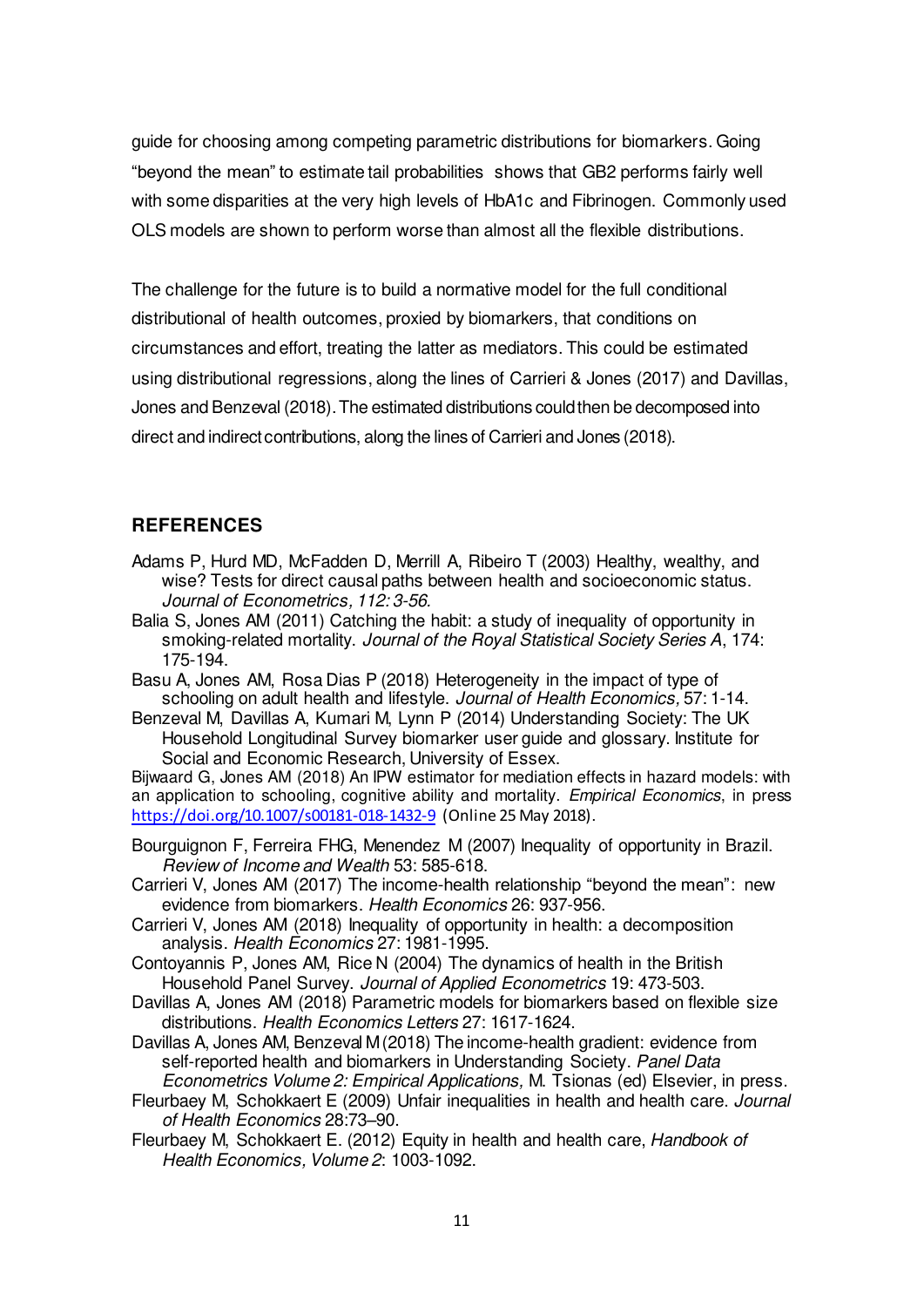- Foverskov E, Holm A (2016) Socioeconomic inequality in health in the British household panel: test of the social causation, health selection and indirect selection hypothesis using dynamic fixed effects panel models. *Social Science & Medicine* 150: 172-183.
- Garcia Gomez P, Schokkaert E, Van Ourti T, Bago d'Uva T (2015) Inequity in the face of death. *Health Economics 24: 1348-1367.*
- Hernández Quevedo C, Jones AM, Lopéz Nicolás A, Rice N (2006) Socioeconomic inequalities in health: a longitudinal analysis of the European Community Household Panel. *Social Science and Medicine* 63: 1246-1261.
- Jones AM, Koolman X, Rice N (2006) Health-related non-response in the BHPS and ECHP: using inverse probability weighted estimators in nonlinear models. *Journal of the Royal Statistical Society Series A (Statistics in Society)* 169: 543-569.
- Jones AM, López-Nicolás A (2004) Measurement and explanation of socioeconomic inequality in health with longitudinal data. *Health Economics* 13: 1015-1030.
- Jones AM, Lopéz Nicolás A (2006) Allowing for heterogeneity in the decomposition of measures of inequality in health. *Journal of Economic Inequality* 4: 347-365.
- Jones AM, Rice N, Rosa Dias P (2011) Long-term effects of school quality on health and lifestyle: evidence from comprehensive schooling reforms in England. *Journal of Human Capital* 5: 342-376.
- Jones AM, Roemer J, Rosa Dias P (2014) Equalising opportunities in health through educational policy. *Social Choice and Welfare* 43: 521-545.
- Jones AM, Schurer S (2011) How does heterogeneity shape the socioeconomic gradient in health satisfaction? *Journal of Applied Econometrics* 26: 549-579.
- Jusot F, Tubeuf S, Trannoy A (2013) Circumstances and effort: how important is their correlation for the measurement of inequality of opportunity in health? *Health Economics* 22: 1470-1495.
- Kröger H, Hoffman R, Pakphan E (2016) Consequences of measurement error for inference in cross-lagged panel design – the example of the reciprocal causal relationship between subjective health and socio-economic status. *Journal of the Royal Statistical Society Series A (Statistics in Society)* 179: 607-628.
- Lefranc A, Pistolesi N, Trannoy A (2009) Equality of opportunity and luck: definitions and testable conditions, with an application to income in France. *Journal of Public Economics* 93: 1189-1207.
- Li Donni P, Peragine V, Pignataro G (2014) Ex-ante and Ex-post measurement of equality of opportunity in health: a normative decomposition. *Health Economics* 23: 182-198.
- McFall S (2013) Understanding Society: UK Household Longitudinal Study: Cognitive ability measures. Institute for Social and Economic Research, University of Essex.
- Roemer JE (1998) *Equality of opportunity*. Harvard University Press.
- Roemer JE (2002) Equality of opportunity: A progress report, *Social Choice and Welfare* 19: 455-471.
- Roemer JE, Trannoy A (2016) Equality of opportunity: theory and measurement, *Journal of Economic Literature* 54: 1288-1332.
- Rosa Dias P, Jones AM (2007) Giving equality of opportunity a fair innings. *Health Economics* 16: 109-112.
- Rosa Dias P (2009) Inequality of opportunity in health: evidence from a UK cohort study. *Health Economics* 18: 1057-1074.
- Rosa Dias P (2010) Modelling opportunity in health under partial observability of circumstances. *Health Economics*,19: 252 - 64.
- Sen AK (2002) Why health equity? *Health Economics* 11: 659-666.
- Trannoy A, Tubeuf, S, Jusot F, Devaux M (2010) Inequality of opportunities in health in France: a first pass. *Health Economics* 19: 921-938.